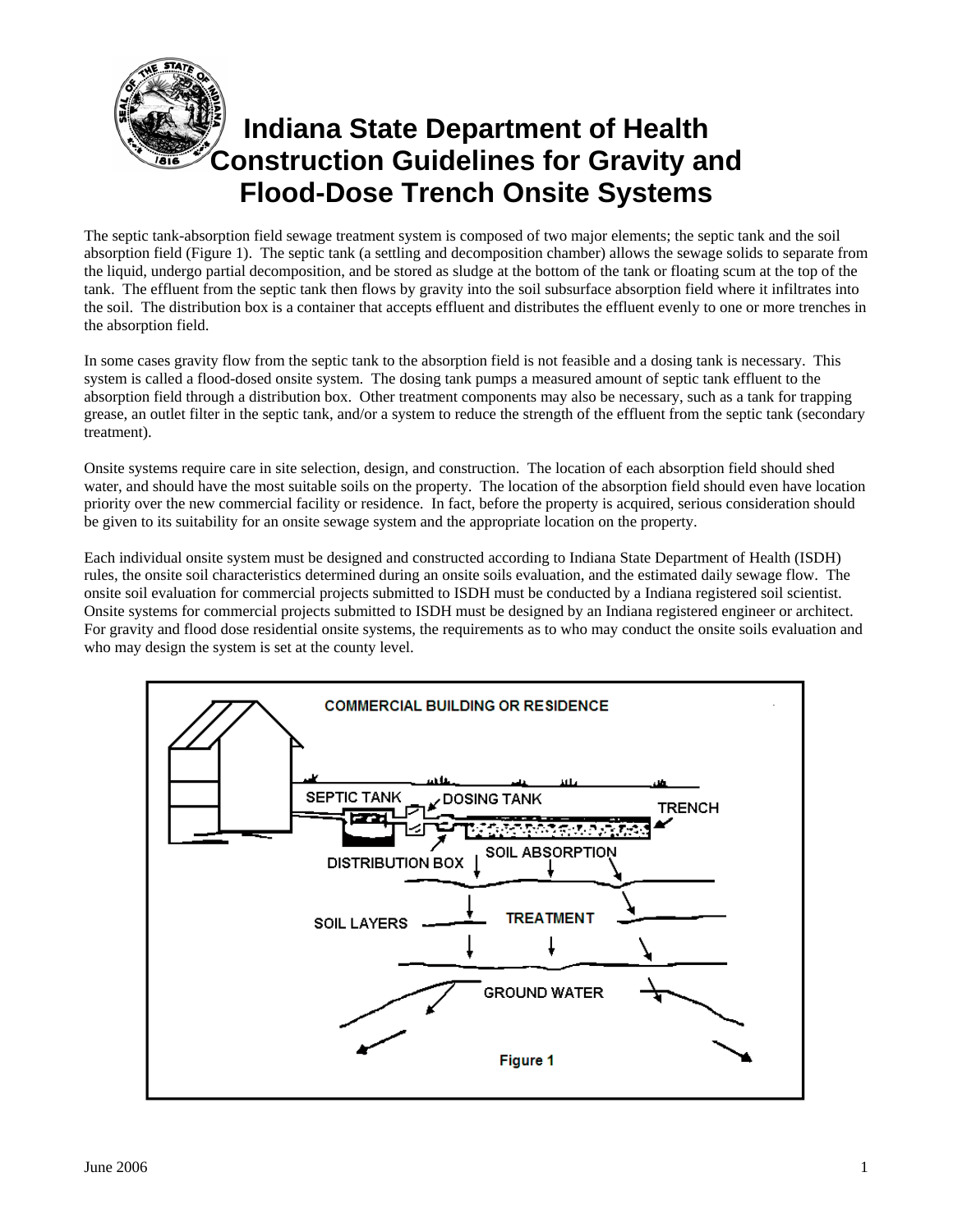# **Construction Procedure**

The following construction steps explain the basic procedure for installation of an onsite system. If the guidelines are carefully followed, they should help insure trouble-free operation of the system for many years.

## **Site Selection and Layout**

#### **Step 1**

The soils within the area where the absorption field is proposed will have been identified to evaluate their suitability to support an onsite system. The site will have been evaluated and the results reported to ISDH or the local health department, whichever has jurisdiction. For commercial sites, the soils evaluation must include at least three (3) soil borings within the area selected for the absorption field. For residential onsite systems, the minimum number of soil borings is determined by the local health department. In cases where the soils are extremely variable, the soil with the most limited conditions should be used and in order to properly describe the area, additional soil borings will be needed. This may mean the absorption field may be large, and/or more than one absorption field required. It is important that when laying out the absorption field that it must be located over the soil borings. Should the absorption field be placed on another area of the property, then additional soil borings may be required.

The size of the soil absorption field must be determined by calculating the area of trench bottom required based on the estimated volume of wastewater and the most restrictive soil loading rate of the 24-inch depth of soil below the proposed depth of the trench bottom. In laying out the absorption field, the long axis of each soil absorption field trench must be oriented parallel to the contours of the slope (i.e., lines of equal elevation) (Figure 2.) Areas where the long axis would run up and down the slope or where wastewater movement would converge down slope of the system are not acceptable.



The area for the proposed absorption field and immediately down slope from the absorption field area must be protected from traffic and construction to avoid disturbing the area. Construction and traffic in this area can cause the soil to become compacted and result in failure of the system. It is recommended that this area be fenced (construction fence) off to assure adequate protection.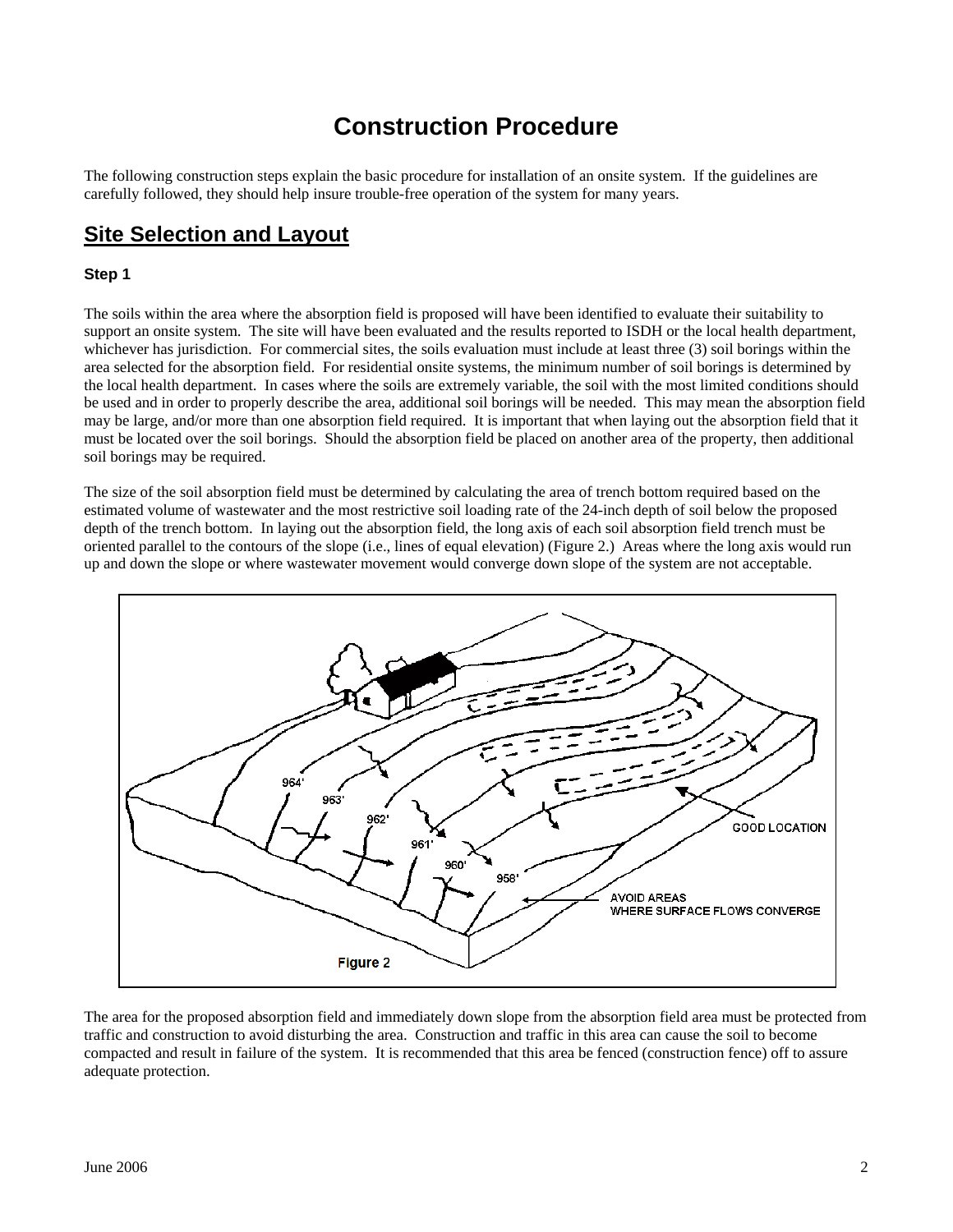### **Step 2**

The locations of the septic tank, dosing tank, delivery line, and the center line of all soil absorption field trenches should be laid out and staked (Figure 3). The exact locations of these components are dictated by minimum distance requirements from water supplies, structures, property lines, and bodies of water as outlined by Indiana State Department of Health rules.



#### **Step 3**

The center lines of the absorption field trenches must be staked, so that the trenches are spaced a minimum of 71/2 feet center to center, unless specified otherwise by the health department having jurisdiction. Please note that as the slope increases or the subsoil becomes more impermeable, a greater spacing between trenches may be advisable to keep from overloading the soil around the lower trenches. This is because wastewater entering the soil from upslope trenches will tend to move downhill. In addition, the trenches must not be longer than 100 feet to ensure relatively uniform application of wastewater.

#### **Step 4**

The total area required for the soil absorption field plus an additional distance of at least 50 feet down slope should be fenced. This will prevent soil disturbance, scalping, or compaction by vehicular traffic or construction equipment. All traffic should be prohibited from the area before, during, and after installation of the system to prevent damage to the soil structure.

#### **Step 5**

If the trenches are constructed in the side of or at the base of a slope, a surface diversion ditch and/or swale upslope of the absorption field must be provided. Perimeter subsurface drains may be necessary to control a shallow water table beneath the field. The subsurface drains around the absorption field must construct as specified by the ISDH (Figure 4) for an outlet that is free flowing and not submerged.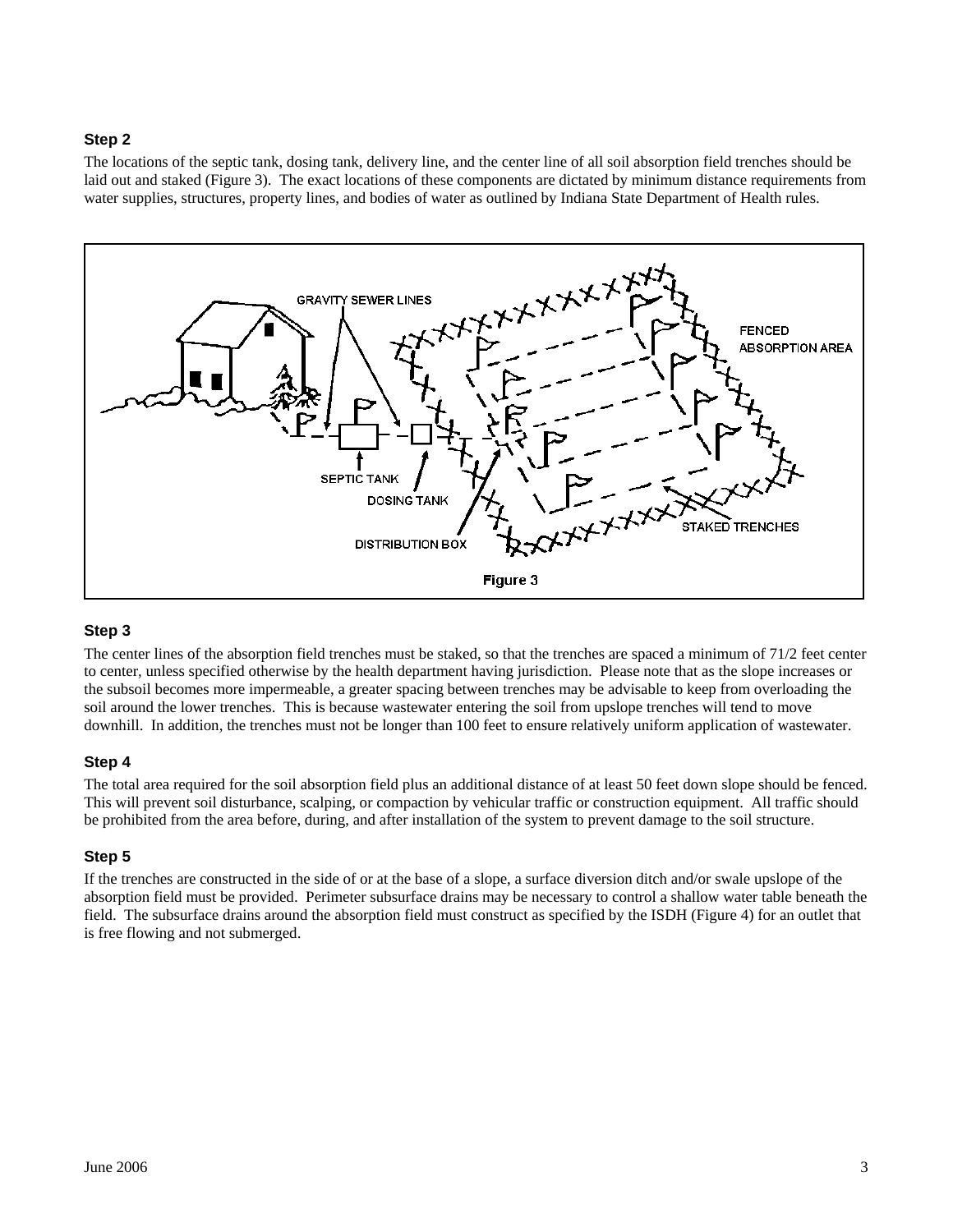

# *Septic Tank, Dosing Tank and Distribution Box Installation*

# *with Perimeter Drain*

#### **Step 1**

Excavation depths for the gravity system septic tank and distribution box are determined largely by what is necessary to obtain gravity flow in the sewer from the point where it leaves the building. The top of the septic tank should not be installed at a depth greater than 24-inches. A 1.33 percent slope for a 4-inch PVC pipe is required for the building sewer pipe to the septic tank, while a 0.2 percent slope for trench 4-inch or 6-inch PVC pipe is sufficient for the pipe carrying septic effluent to the distribution box. If a dosing tank is located after the septic tank, then the slope of pipe to the distribution box is not critical since the effluent is being pumped to the distribution box. The distribution box must be installed on the high side of the absorption field to allow gravity flow of the effluent to the trenches. The septic tank, dosing tank and distribution box must each be installed level for proper operation. See figure 5 for typical septic tank, dosing tank and distribution box layout.



#### **Step 2**

Access ports with a diameter of at least 18-inches must be provided to all tanks for future inspection and maintenance. Tank seams and inlet and outlet connections must be sealed with an appropriate material to prevent groundwater seepage and tree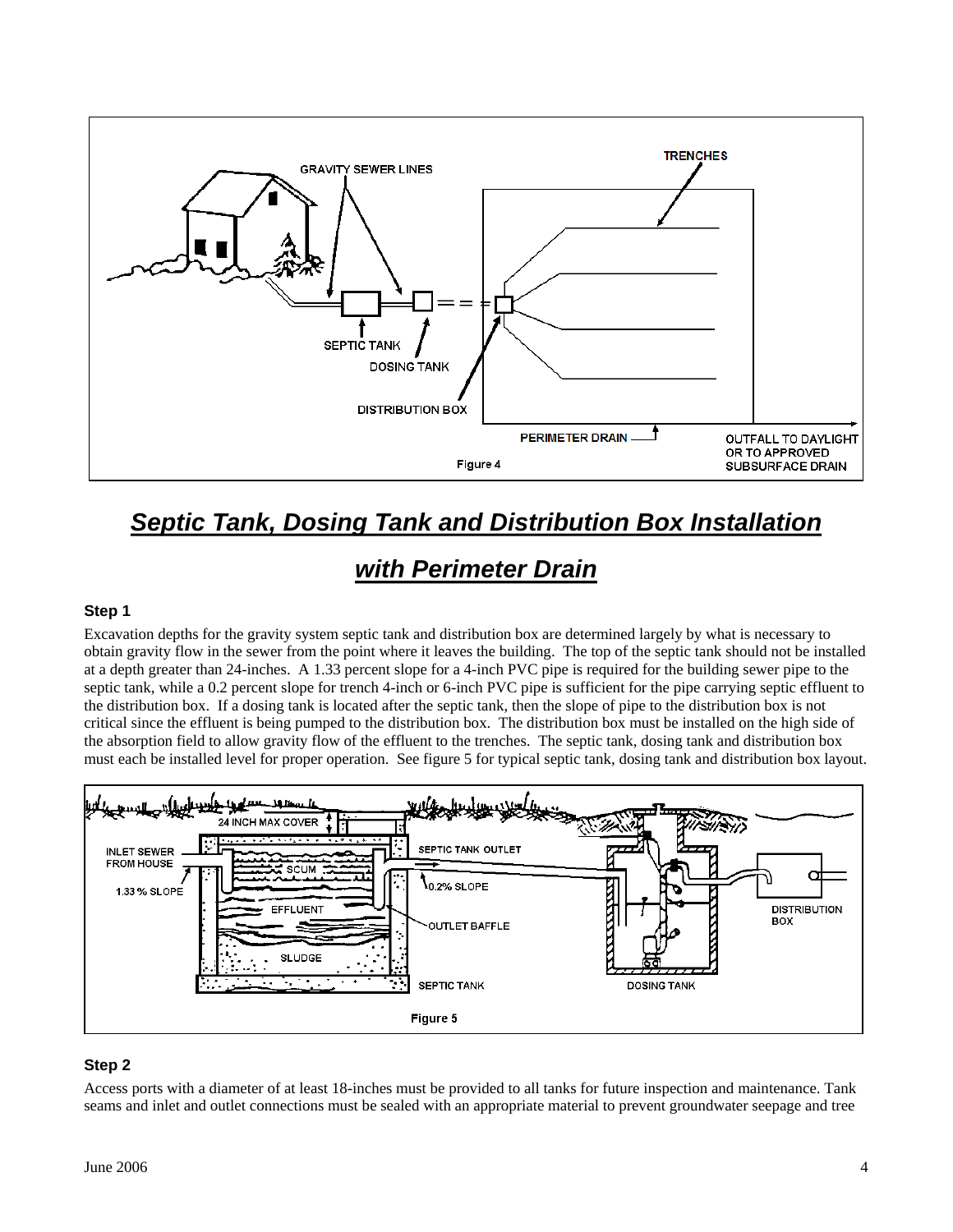root intrusions. Four-inch minimum diameter PVC sewer pipe (PVC: ASTM-D-2665, 3034 or other ISDH approved piping) with watertight connections between the building and septic tank and between the septic tank and/or dosing tank and the distribution box should be used.

It is recommended that soil backfill be crowned over the tank, dosing tank and distribution box to a height of 6 inches to allow for settling and to divert surface runoff. Footing and roof drains must not be connected to the onsite system.

## **Trench Excavation**

## **Step 1**

The soil must be dry and friable when the trenches are excavated. Smearing and compaction due to construction in a wet soil decrease the soil's ability to absorb wastewater. If a sample of the soil at the trench bottom depth forms a ribbon (e.g. 1/8-inch diameter) when rolled between the palms of the hands, the soil is too wet to excavate. If the soil crumbles into its natural structure, excavation may proceed (Figure 6). This pre-excavation examination is essential to help ensure proper operation of the system.



### **Step 2**

The absorption field trenches must be excavated to the design depth and width in accordance with the approved plans. The bottom elevation should be checked with an engineer's level to ensure that the trench bottoms are level over the length and width of each trench and no deeper than specified below the existing surface. After most of the soil is removed, an excavating bucket with teeth should be used to rake each trench bottom to its final bottom elevation (Figure 7).

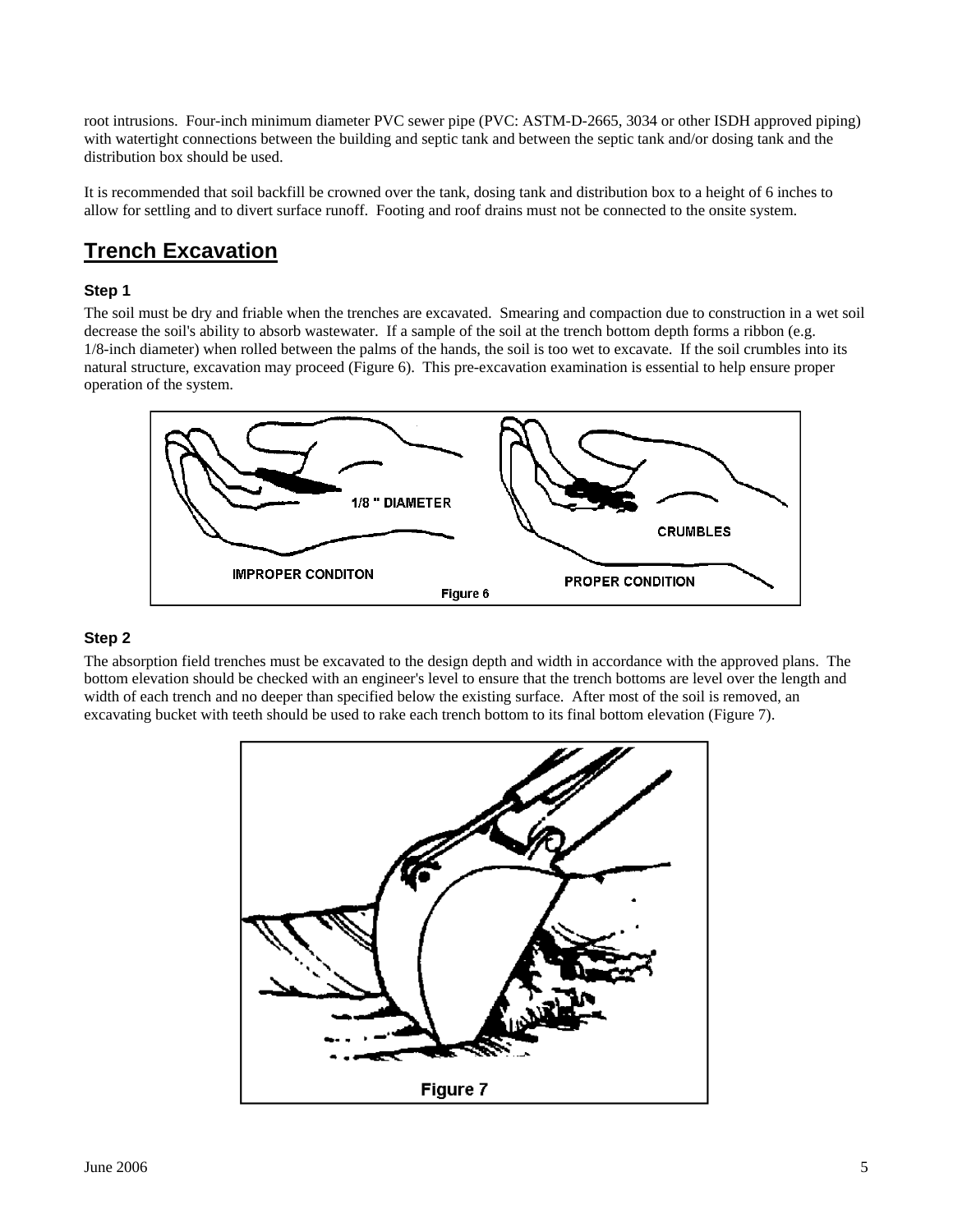The sides of the absorption field trenches should also be raked to a depth of 1-inch to expose the natural soil structure and to remove any smeared and compacted soil surface caused by the excavating bucket. This can be done by attaching fabricated raker teeth to each side of the bucket (Figure 8). Foot-traffic on the excavated trench bottom should be minimized to prevent further compaction. If foot traffic is necessary, planks should be used to spread out the worker's weight. The trenches must be connected individually to the distribution box by non-perforated pipe in a header or manifold trench with the soil compacted around the non-perforated pipe to prevent movement of effluent between trenches. Distal ends of the trenches may be tied together on level sites but not on sloping sites.



#### **Step 3**

Monitoring wells should be installed to permit evaluation of the performance of the absorption field once it is in operation. These wells are usually 4-inch diameter PVC pipe. Each monitoring pipe is perforated with 1/2-inch holes over the lower 6-inch length with the bottom of the pipe open. The well should extend from the trench bottom to the ground surface and be covered with a friction-fit cap or screw cap. A monitoring well should be located in each trench (Figure 9). This will provide a means of evaluating the depth of ponding in a trench, a measure of the system's performance.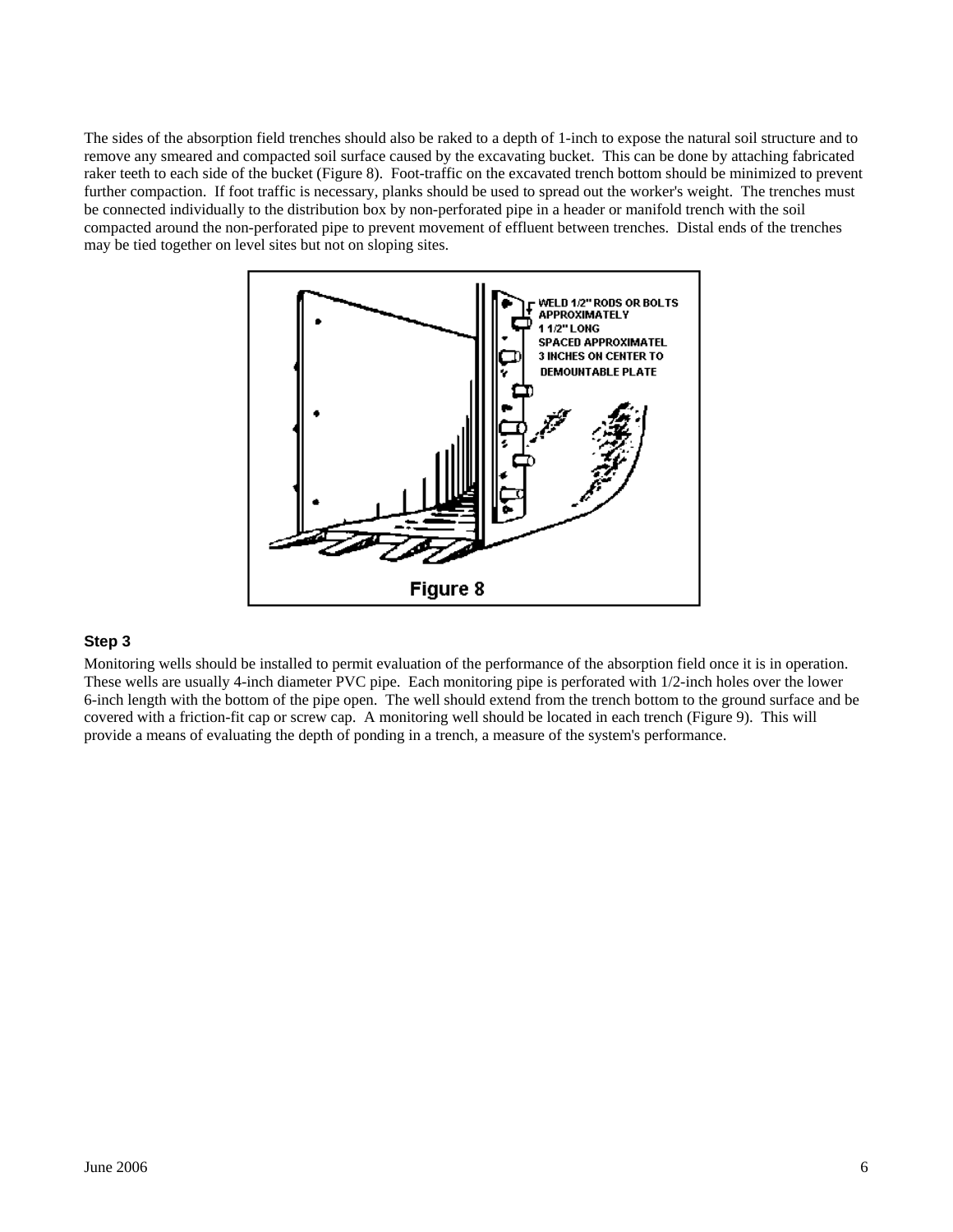

# **Installation of Distribution Laterals**

## **Step 1**

Cleaned aggregate (half-inch to two and half-inch) washed to remove clay, sand, fines and dust or other media approved by the Indiana State Department of Health should be carefully placed to a depth of 6 inches over the bottom of the trenches and the aggregate should be leveled. If tree stumps or root balls must be removed, the resultant excavation is not to exceed the width or depth of the trench design.

### **Step 2**

A 4-inch diameter perforated distribution pipe approved by ISDH shall be laid level on top of the six inches of washed aggregate in the bottom of the trench. Each lateral pipe for the absorption field on a sloping or level site must be individually connected to a leveled distribution box by a non-perforated header pipe at the same invert elevation to ensure equal distribution to all the trenches. During the assembly of the piping in the trenches, it is important to ensure that the pipe is installed with the perforations as shown in Figure 10.